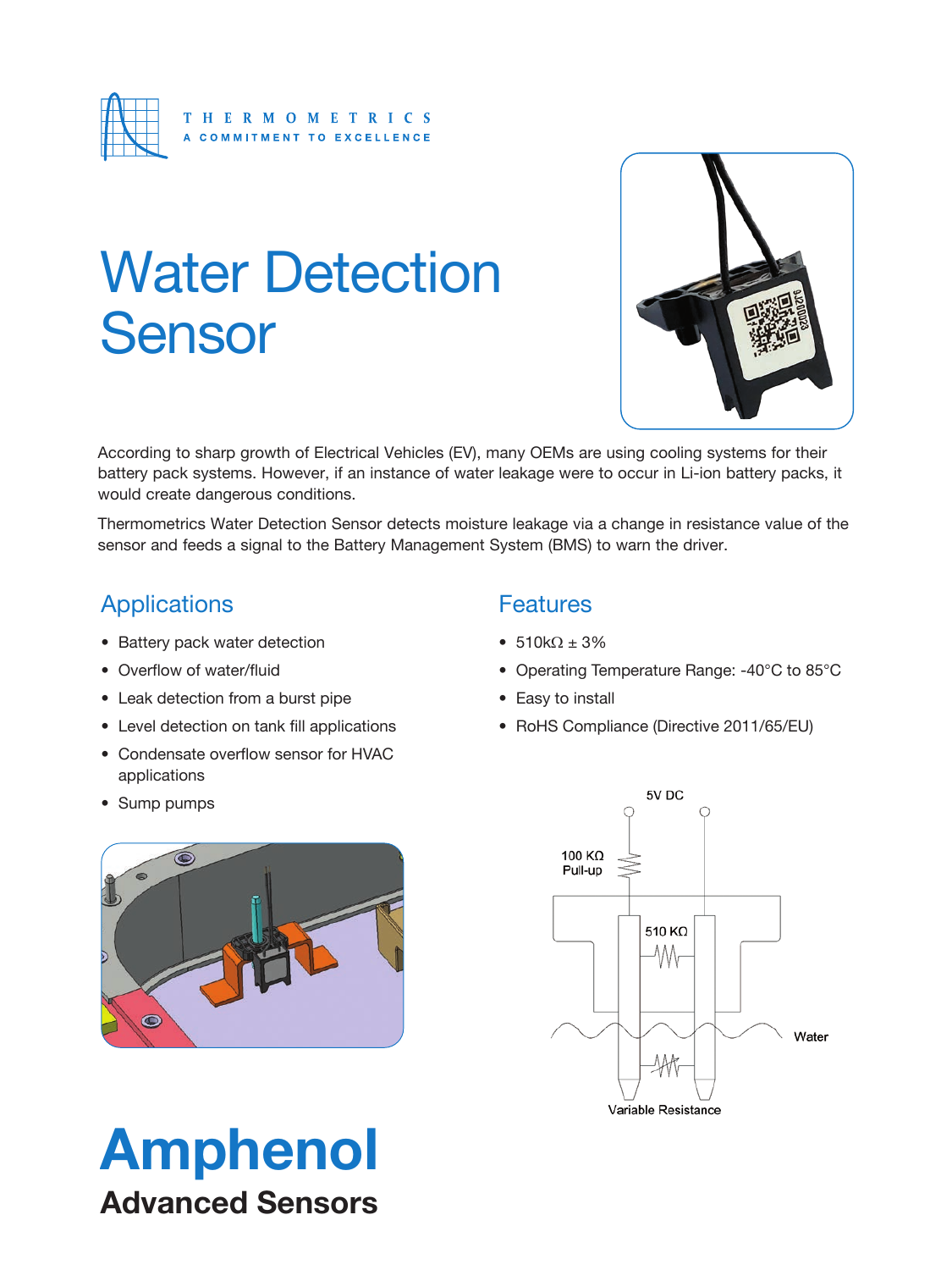| <b>Parameter</b>            | <b>Limits</b>        |            |            |              | <b>Condition</b> |
|-----------------------------|----------------------|------------|------------|--------------|------------------|
|                             | <b>Min</b>           | <b>Typ</b> | <b>Max</b> | <b>Unit</b>  |                  |
| Operating Temperature Range | $-40$                |            | 85         | $^{\circ}$ C |                  |
| <b>Resistor in Sensor</b>   | 494.7                | 510        | 525.3      | $k\Omega$    | 1/4 Watt         |
| <b>Rated Power</b>          | 5V DC                |            | Voltage    | Recommended  |                  |
| Pull-up Resistor            | 100                  |            | $k\Omega$  | Recommended  |                  |
| <b>RoHS</b>                 | Directive 2011/65/EU |            |            |              |                  |

### **Reliability**

| <b>Parameter</b>                                       | <b>Criteria</b>                                                                                                                       | <b>Condition</b>                                                                                                                                                                                                                                    |  |
|--------------------------------------------------------|---------------------------------------------------------------------------------------------------------------------------------------|-----------------------------------------------------------------------------------------------------------------------------------------------------------------------------------------------------------------------------------------------------|--|
| <b>High Temperature</b><br><b>Dwell/Operation Test</b> | After test<br>- No deformation<br>- No functional error<br>- To meet requirement                                                      | - Temp: $85^{\circ}$ C ± 3 $^{\circ}$ C, 1000 hrs<br>- Rated voltage: 5V<br>- Check water immersion at 5V DC                                                                                                                                        |  |
| Low Temperature<br><b>Dwell/Operation Test</b>         | After test<br>- No deformation<br>- No functional error<br>- To meet requirement                                                      | - Temp: -40°C $\pm$ 3°C, 1000 hrs<br>- Rated voltage: 5V DC<br>- On: 10 mins, Off: 50 mins<br>- Check water immersion at 5V DC                                                                                                                      |  |
| High Temperature/Humidity Test<br>(Voltage rated)      | After test<br>- No visual error<br>- Deformation allowed at non-<br>functional area<br>- No functional error<br>- To meet requirement | - Temp: $85^{\circ}$ C $\pm$ 3 $^{\circ}$ C, 1000 hrs<br>- Humidity: 95 ~ 99 % RH<br>- Rated voltage: 5V DC<br>- On: 10 mins, Off: 50 mins<br>- Check water immersion at 5V DC                                                                      |  |
| Temperature/Humidity Cycle Test                        | After test<br>- No functional error<br>- To meet requirement                                                                          | See Figure 1 for test condition.<br>- Check water immersion at 5V DC<br>- After the test, dwell specimen at room<br>temperature more than 2 hrs                                                                                                     |  |
| <b>Temperature Cycle Test</b>                          | During/after test<br>- No functional error<br>After test<br>- To meet requirement                                                     | See Figure 2 for test condition<br>(On: 10 min, Off: 50 min)<br>- After test, dwell specimens at room temp.<br>(more than 2 hrs)<br>- Check water immersion at 5V DC                                                                                |  |
| <b>Impact Test</b>                                     | After test<br>- No visual error<br>- No functional error<br>- To meet requirement                                                     | See Figure 3 for test condition.<br>- Impact acceleration: 392±10% m/s <sup>2</sup><br>- Impact time: 11 ms<br>- Impact direction: +X, -X, +Y, -Y, +Z, -Z<br>- No. of impact: 3 times (each direction)<br>- Check water immersion at 5V DC          |  |
| Drop Test                                              | After test<br>- No visual error<br>- No functional error<br>(including sealing)<br>- To meet requirement                              | - Drop height: 1m (concrete or steel floor)<br>- Drop direction: 1st: X, 2nd: -X<br>1. not applicable to connector direction<br>2. switch product to cover before drop<br>- No. of drop: 2 times (per specimen)<br>- Check water immersion at 5V DC |  |
| Dew Condensation Test                                  | After test<br>- No burning marks<br>- No functional error<br>- To meet requirement                                                    | See Figure 4 for test condition.<br>- Total duration: 3 cycles<br>- Check water immersion at 5V DC                                                                                                                                                  |  |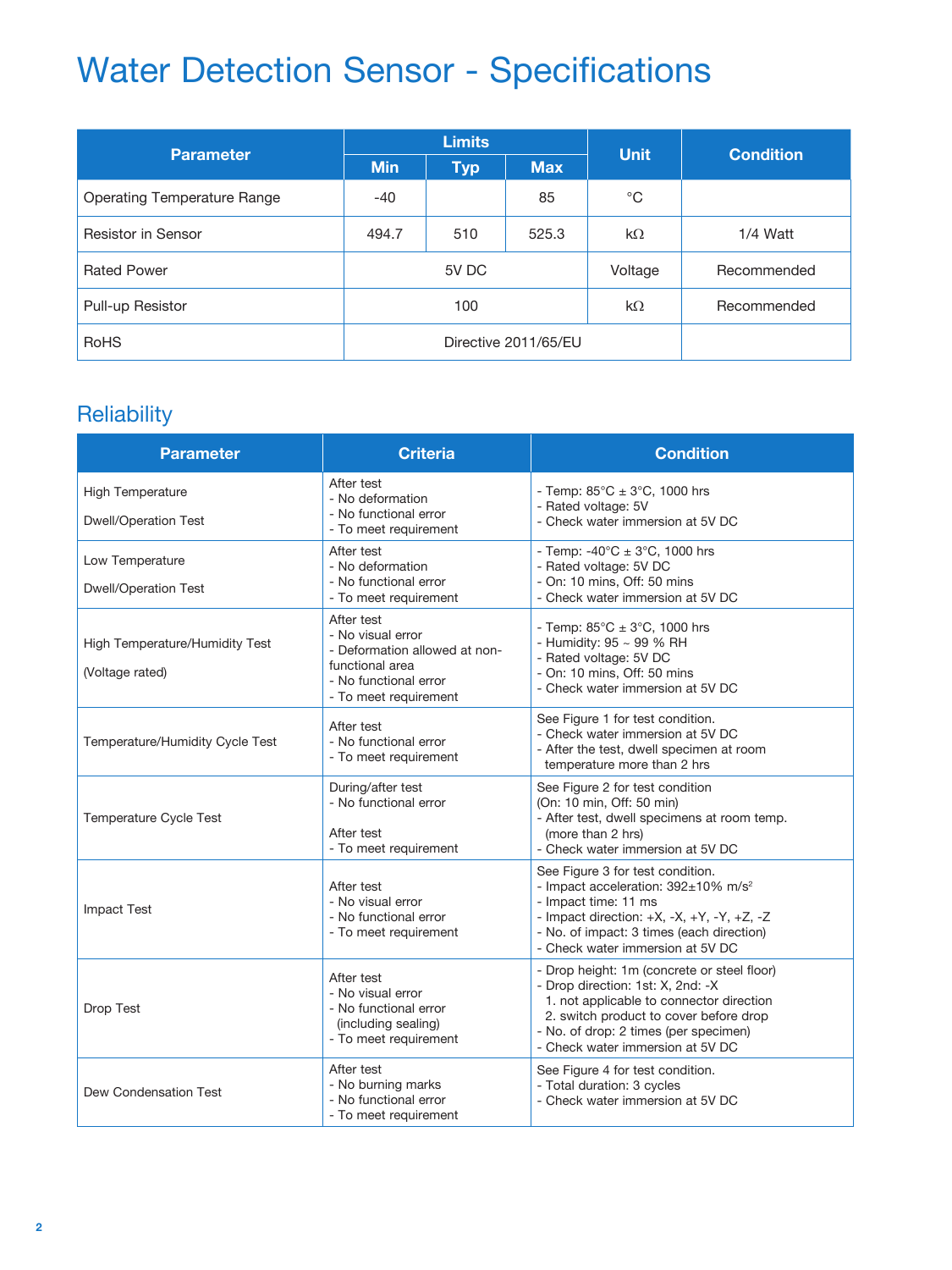| <b>Parameter</b>                                                                                                                         | <b>Criteria</b>                                                                                                                                            | <b>Condition</b>                                                                                                                                                                                                                                                                                     |  |  |
|------------------------------------------------------------------------------------------------------------------------------------------|------------------------------------------------------------------------------------------------------------------------------------------------------------|------------------------------------------------------------------------------------------------------------------------------------------------------------------------------------------------------------------------------------------------------------------------------------------------------|--|--|
| <b>Dust Dwell Test</b><br>(Not power rated)                                                                                              | After test<br>(remove dust before inspection)<br>- No functional error<br>- To meet requirement                                                            | - Unspecified procedure to follow JIS D 0207<br>- Dust type: JIS Z 8901, 9 types, 3 kg<br>- Air pressure: $294 \sim 490$ kPa<br>- Dust spray: 10 sec, every 15 mins (total test duration: 6 hrs)<br>- Check water immersion at 5V DC                                                                 |  |  |
| Temperature Characteristics<br>Test                                                                                                      | After test<br>- To meet requirement at each<br>temperature                                                                                                 | - Dwell specimens at room temp. for 1 hr (not power rated)<br>- See Figure 5 for test condition<br>- Dwell specimens at each temperature $\rightarrow$ Test specimens at<br>the same temperature<br>- Rated power: 12.6 V DC<br>(for water leak operation check)<br>- Check water immersion at 5V DC |  |  |
| Salt Spray Test                                                                                                                          | After test<br>- No functional error<br>- No rust allowed<br>(white rust allowed)<br>- To meet requirement                                                  | - Salt water density: $5 \pm 1$ %<br>- Salt water temp.: $35 \pm 2^{\circ}$ C<br>- Test duration: 24 hrs<br>- Water dispensing: mist type (1~2 ml / hr)<br>- Check water immersion at 5V DC                                                                                                          |  |  |
| Resonance Durability Test                                                                                                                | After test<br>- Bracket breakage<br>* customer approval needed<br>- No visual error<br>- To meet requirement                                               | 1. Resonance frequency search<br>- Frequency: $10 \sim 1000$ Hz<br>- Vibration acceleration: 9.8 m/s <sup>2</sup><br>- Vibration direction: X, Y, Z<br>2. Resonance durability test<br>- See Table 1 for test condition                                                                              |  |  |
| Vibration Durability Test 1<br>- Accelerated vibration at<br>product (Indoor, trunk, door)                                               | After test<br>- No visual error<br>- No functional error<br>- To meet requirement                                                                          | - Frequency: $10 \sim 1000$ Hz<br>- Acceleration: 20 m/s <sup>2</sup><br>- Duration: 8 hrs (each axis)<br>- For vibration frequency, see Figure 6                                                                                                                                                    |  |  |
| Vibration Durability Test 2<br>- Accelerated vibration at part<br>(Indoor, trunk, door)                                                  | During/after test<br>- No functional error<br>After test<br>- No visual error<br>- To meet requirement<br>- Bracket breakage<br>* customer approval needed | - Frequency: $20 \sim 2000$ Hz<br>- Acceleration: 60 m/s <sup>2</sup><br>- Duration: 5 mins (each axis)<br>- For vibration frequency, see Figure 7                                                                                                                                                   |  |  |
| Vibration Durability Test 3<br>- Sweep vibration                                                                                         | During/after test<br>- No functional error<br>After test<br>- No visual error<br>- To meet requirement<br>- Bracket breakage<br>* customer approval needed | - Frequency: $10 \sim 200$ Hz<br>- Sweep cycle: 15 min (log scale)<br>- No. of sweep cycle: 300 (each axis)<br>- Vibration direction: X, Y, Z<br>- Acceleration for vibration: See Table 2                                                                                                           |  |  |
| Vibration Durability Test 4<br>- Mixed condition                                                                                         | During/after test<br>- No functional error<br>After test<br>- No visual error<br>- To meet requirement                                                     | - Test duration: 20 hrs (each axis)<br>- Test pattern: See Figure 8.<br>- Temp. & operation condition: See Figure 9<br>- Vibration acceleration: 27.8 m/s <sup>2</sup>                                                                                                                               |  |  |
| During/after test<br>- No functional error<br><b>Thermal Shock Test</b><br>After test<br>- No solder/part error<br>- To meet requirement |                                                                                                                                                            | - Test 1 duration: 500 cycle (Indoor product)<br>- Test 2 duration: 1000 cycle (engine room, exterior, etc)<br>- Test pattern: See Fig.10                                                                                                                                                            |  |  |
| Impact Durability Test                                                                                                                   | After test<br>- No functional error<br>- To meet requirement                                                                                               | - Impact acceleration: 400 m/s <sup>2</sup><br>- Impact time: 11 ms<br>- Number of impacts: See Table 3<br>- Check water immersion at 5V DC                                                                                                                                                          |  |  |
| High/Low Temperature Test<br>(Product limit lifecycle test)                                                                              | No criteria<br>(Only functional error above/<br>below operating temperature is<br>acceptable)                                                              | - Place specimens at below temperature for 30 mins and then,<br>operate for 30 mins [°C]<br>$(-40, -30, +80, +90, +100, +110, +120, +130)$<br>- Check water immersion at 5V DC                                                                                                                       |  |  |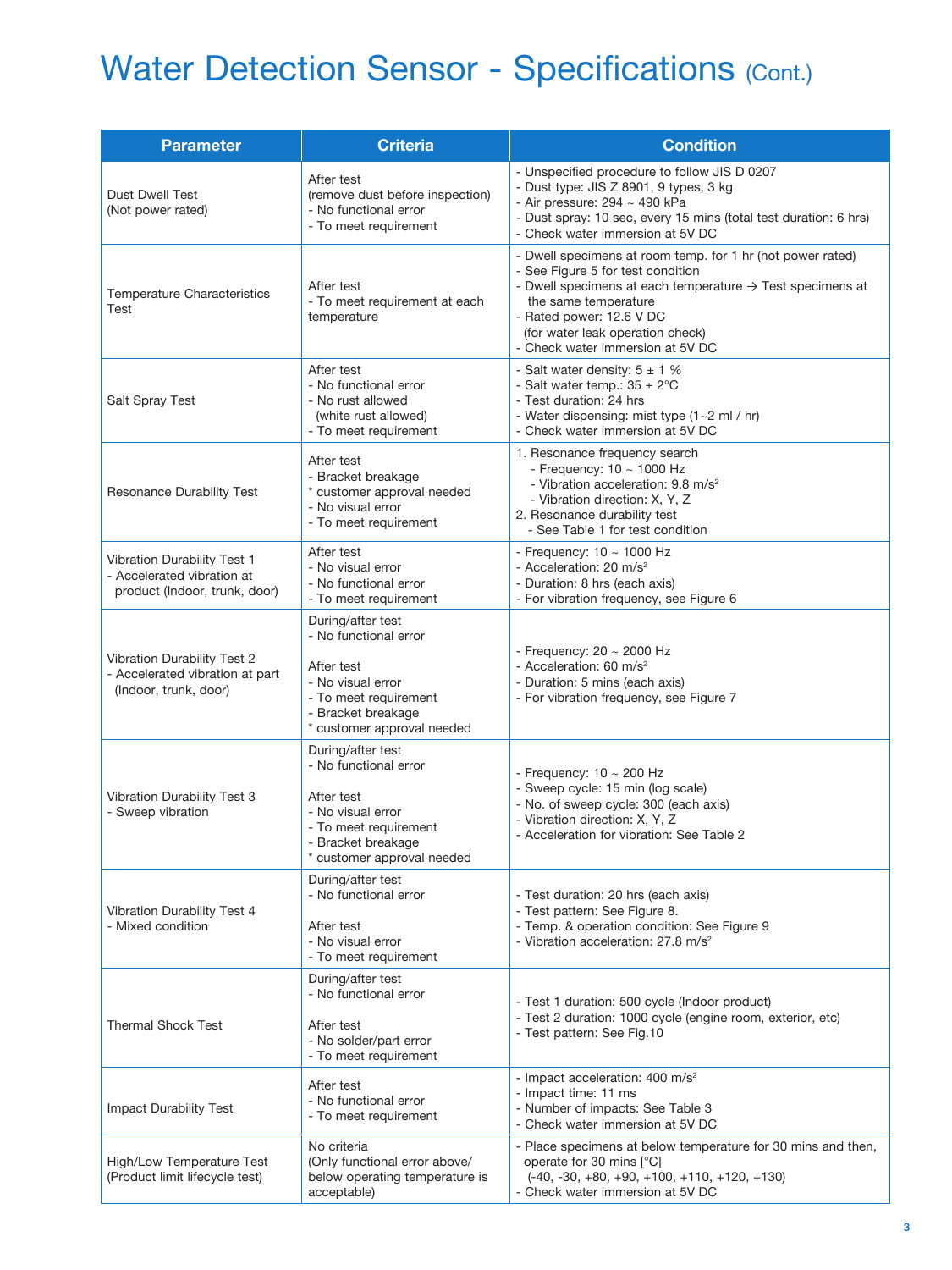#### **Materials**

| No.            | <b>Construction List</b> | <b>Material</b> | <b>Notes</b>      |
|----------------|--------------------------|-----------------|-------------------|
|                | Case                     | <b>PBT</b>      | <b>Black</b>      |
| $\overline{2}$ | <b>Bush</b>              | C3604           |                   |
| 3              | Terminal                 | C2680-1/2H      | Pre-Tin, Cu/Sn    |
| 4              | Resistor                 | 510 k $\Omega$  | $1/4$ W           |
| 5              | Resin                    | Epoxy           | <b>Black</b>      |
| 6              | Wire                     | AVSST, 0.3SQ    | Black/Black       |
| 7              | Label                    | 15 X 15 mm      | Laminated Coating |

#### **Dimensions**



#### Notes:

- 1. Due to electrolysis of liquid and sensor, it is not suggested to use more than 1 hour in liquid.
- 2. The sensor must be replaced after warning signal to vehicle.
- 3. Do not disassemble or change any parts.
- 4. In use/stock of oil, may cause degradation of the sensor's characteristics.
- 5. Protect the sensor from flux/fume and high temperature during soldering.
- 6. Do not immerse sensor in liquid.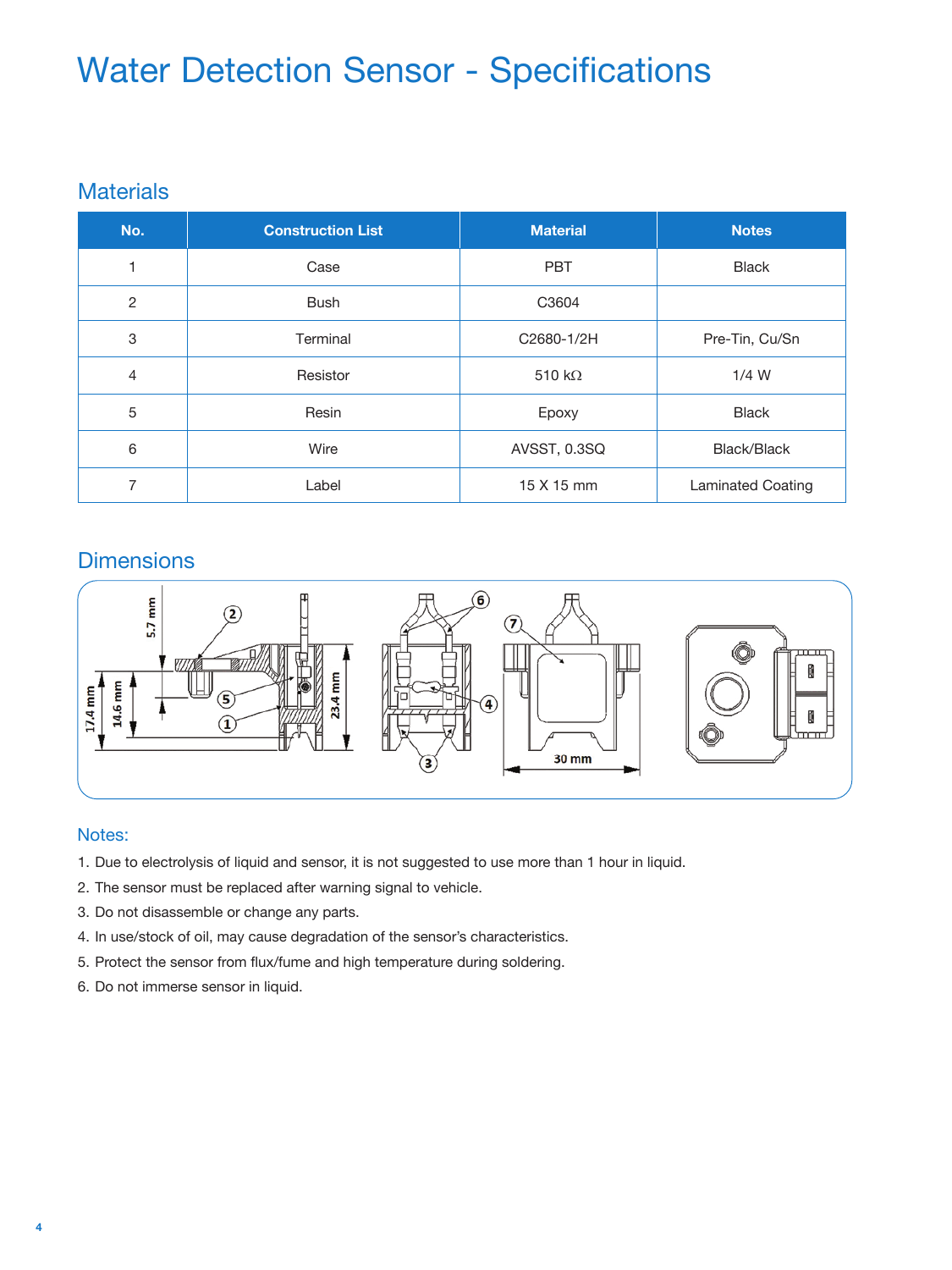#### Table.1 Resonance Durability Test

| <b>Resonance Frequency</b> | <b>Acceleration</b>   |                            | <b>Test Time</b> |               |        |
|----------------------------|-----------------------|----------------------------|------------------|---------------|--------|
|                            | '(m / s) <sub>i</sub> | <b>Vibration Frequency</b> | <b>X-Axis</b>    | <b>Y-Axis</b> | Z-Axis |
| $10-50$ Hz                 | 29.4                  | Resonance Frequency        | 3.00             | 1.50          | 1.50   |
| 50-100 Hz                  | 9.8                   | Resonance Frequency        | 0.75             | 0.50          | 0.50   |
| 100-1000 Hz                | 4.9                   | Resonance Frequency        | 0.75             | 0.50          | 0.50   |
| No Resonance Frequency     | 29.4                  | 33                         | 3.00             | 1.50          | 1.50   |

#### Table.2 Vibration Durability Test 3 – Sweep vibration

|                       | <b>Direction (Acceleration)</b> |               |        |  |
|-----------------------|---------------------------------|---------------|--------|--|
| <b>Frequency (Hz)</b> | <b>X-Axis</b>                   | <b>Y-Axis</b> | Z-Axis |  |
| 10-30                 | 34.3                            | 36.3          | 22.5   |  |
| $30 - 50$             | 14.7                            | 15.7          | 10.8   |  |
| $50 - 80$             | 5.88                            | 6.86          | 4.31   |  |
| 80-200                | 2.65                            | 2.84          | 1.86   |  |

#### Table.3 Impact Durability Test

| <b>Minimum 10-Year Warranty</b><br>(Number of Impact per Axis) | <b>Minimum 15-Year Warranty</b><br>(Number of Impact per Axis) | <b>Installation</b>      |
|----------------------------------------------------------------|----------------------------------------------------------------|--------------------------|
| 72,000                                                         | 100,000                                                        | Driver Seat Door         |
| 36,000                                                         | 50,000                                                         | Passenger/Rear Seat Door |
| 18,000                                                         | 30,000                                                         | Trunk/Liftgate           |
| 2.000                                                          | 3.000                                                          | Hood                     |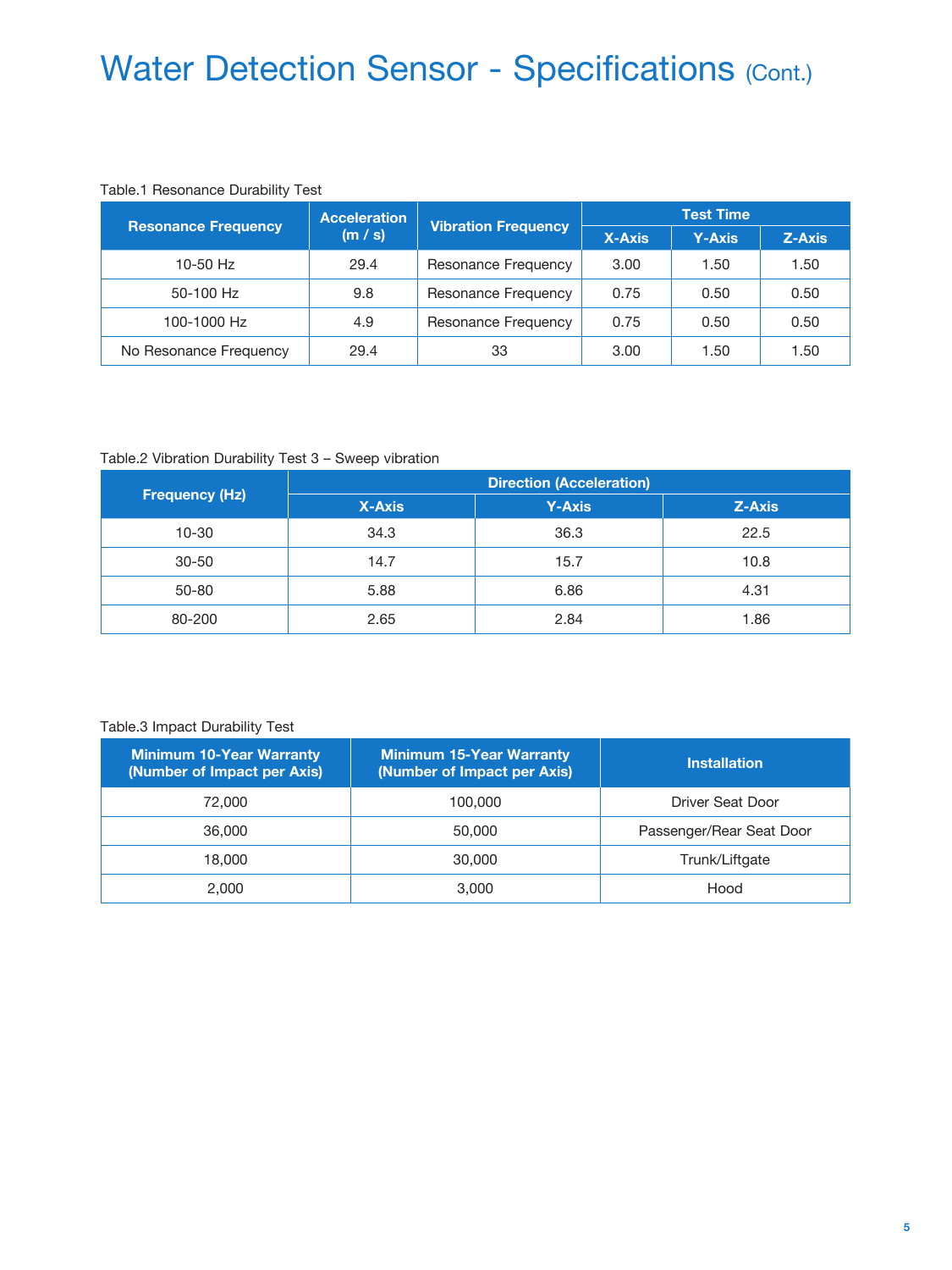

Figure 1: High Temperature/Humidity Cycle Test Graph (Power rated)



Figure 2: Temperature Cycle Test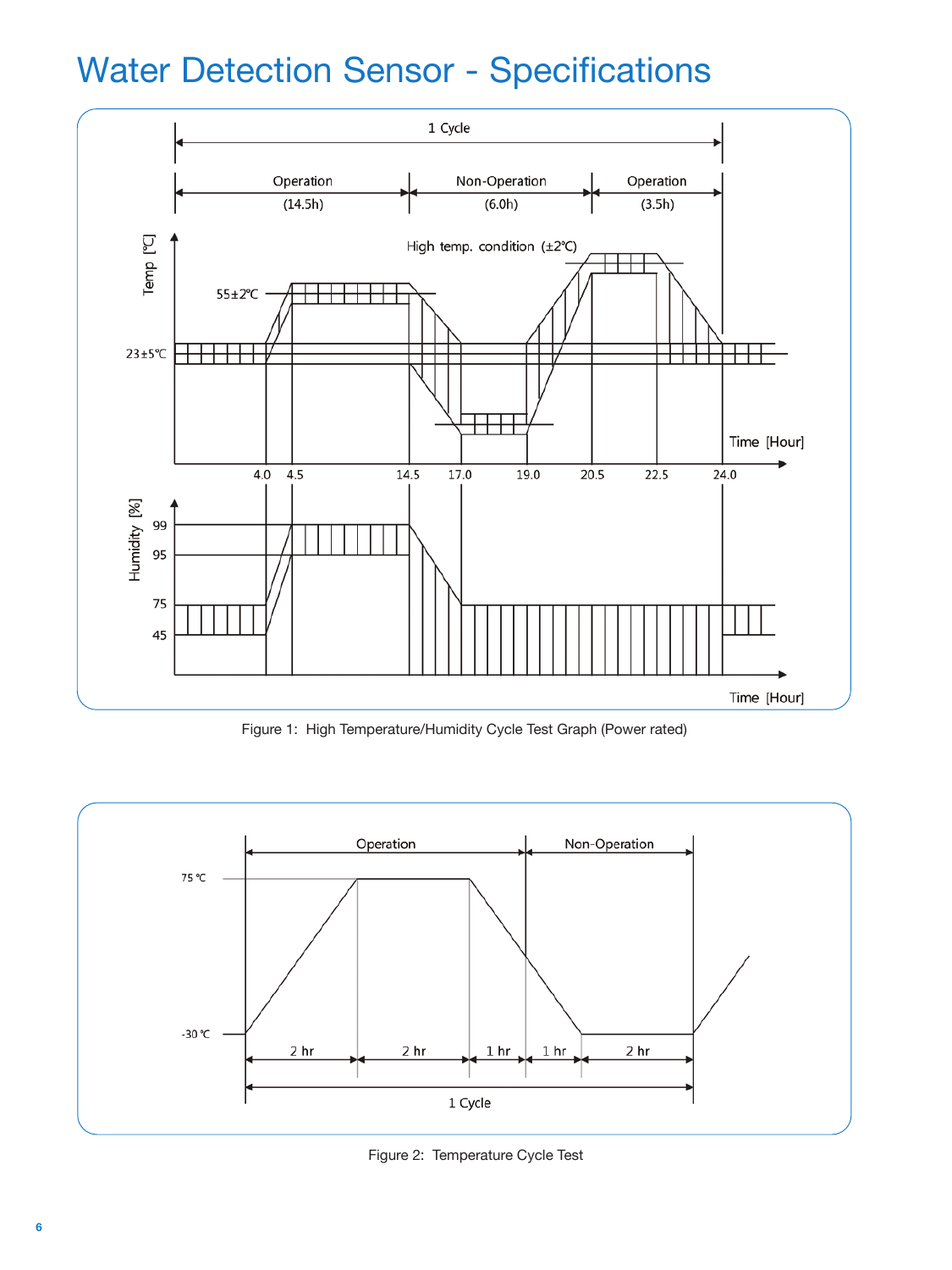

| 1 Cycle                 |                                                                  |               |
|-------------------------|------------------------------------------------------------------|---------------|
| 1.0 hr, $-30^{\circ}$ C | 1.0 hr, 25°C, 90% RH                                             | Dwell time    |
|                         | Power rate interval:<br>every 15 mins.<br>(To check performance) | (Max. 1 min); |
| No power rated          | <b>Power rated</b>                                               |               |



Figure 3: Impact Test Figure 4: Dew Condensation Test



Figure 5: Temperature Characteristics Test







Figure 7: Vibration Durability Test 2 – Accelerated vibration (part)